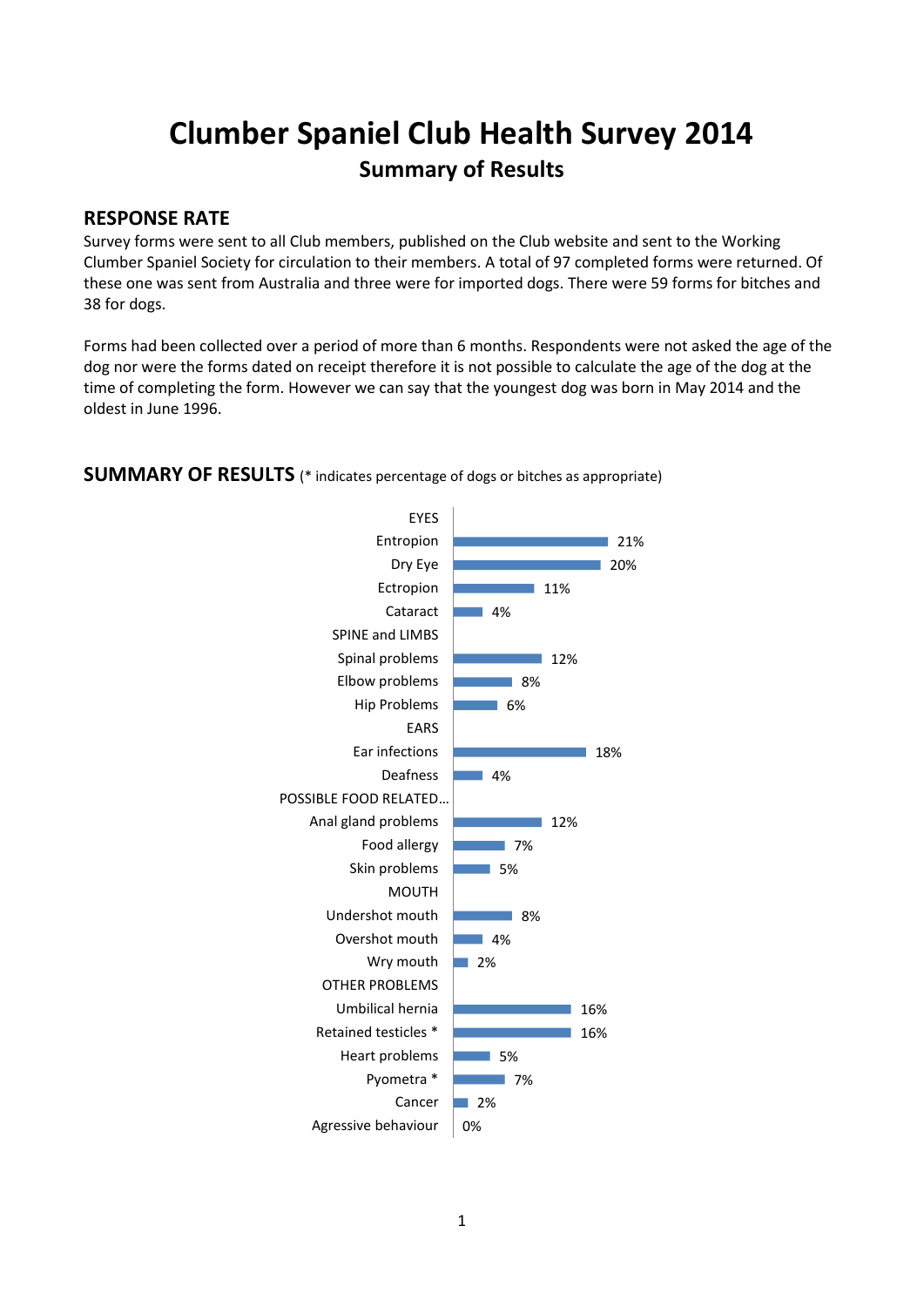## **WEIGHT**

Weights were provided for 35 dogs and 58 bitches. Of these one of the dogs was a puppy born in May 2014 which was excluded from these calculations. The average weights were calculated and are shown below together with the data from the 2013 Weight Survey, which had required confirmation by a Vet, for comparison.

|                                                               | Dogs       | <b>Bitches</b> |
|---------------------------------------------------------------|------------|----------------|
| Average weight from 2013 Weight Survey<br>(Confirmed by Vet)  | 28.97 kgs  | 25.37kgs       |
| Average weight from 2014 Health Survey<br>(Measured by owner) | 29.77 kg s | 25.25 kgs      |

In this study 16.5% of the dogs weighed above the ideal weights included in the KC Breed Standard (34kg for dogs and 29.5kg for bitches). This is an improvement on the previous weight survey where 18% were above the ideal weights.

## **EYES**

More than half of the dogs in this study (57%) reported no problems with their eyes.

The most common eye conditions reported were: Dry Eye (20%) Entropion (21%) and Ectropion (11%). Some dogs had more than one of these three conditions, so that when taken together 36 dogs (38%) were affected to some degree. The symptoms were classified by the owners as mild, moderate or severe for each condition and this is shown below expressed as a percentage of the total number of dogs in the survey. Four dogs had had one operation with a successful outcome; and one other had had three operations "for entropion" which the owner had described as "severe".



There were no reports of Distichiasis. Less common problems reported were:

| Cherry Eye | $\times 1$ | Operation at one year old                          |
|------------|------------|----------------------------------------------------|
| Trichiasis | x 1        | Left eye required corrective surgery               |
| l Cataract | $\times 4$ | Minimum age 6 years. Two identified during routine |
|            |            | eve test                                           |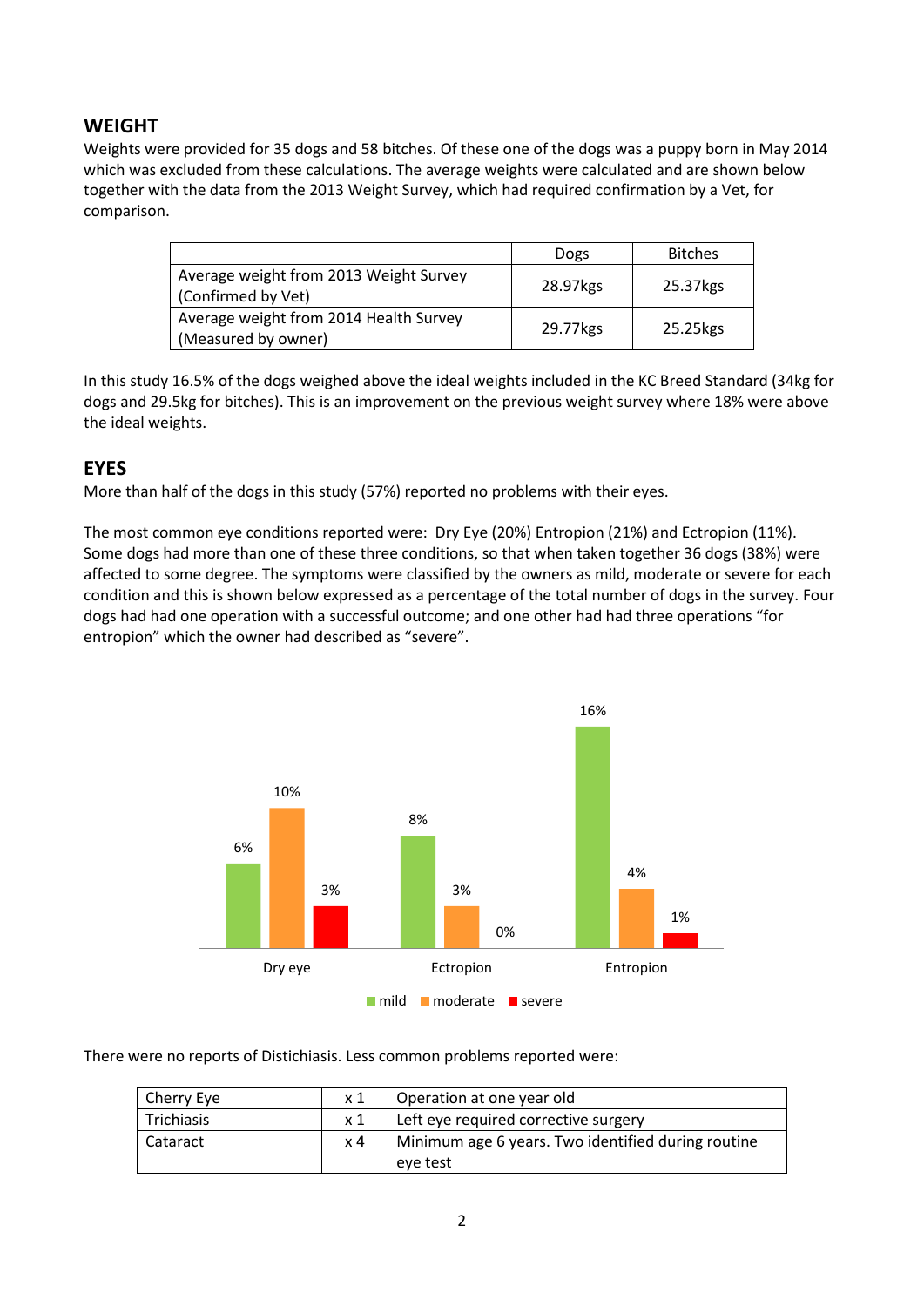#### **MOUTHS**

The majority of dogs (86%) were reported as having normal mouths. Although this included two who had lost teeth due to accident or trauma.

The remaining 14 dogs had various conditions as shown in the pie chart.

Owners were asked to specify the severity of the problem. There was one "severely overshot"; one "moderately overshot"; and one was "moderately undershot". All the others were described as "mild", including one owner whose dog was overshot who said that the condition was "slowly correcting itself" as it matured.



#### **EARS**

In this survey 78% of the dogs had had no problems with their ears.

Four dogs (4%) were described as deaf or selectively deaf and all of these were over 10 years old. The owner of one of these said there had been previous problems with "dirty ears – very narrow ear canals"

Other problems ranged from wax build-up to severe bacterial infections and were classified by the owner as mild, moderate or severe which is shown in the pie chart. One dog had had both ear canals removed at age 5 years following a ear infection that was "resistant to treatment".

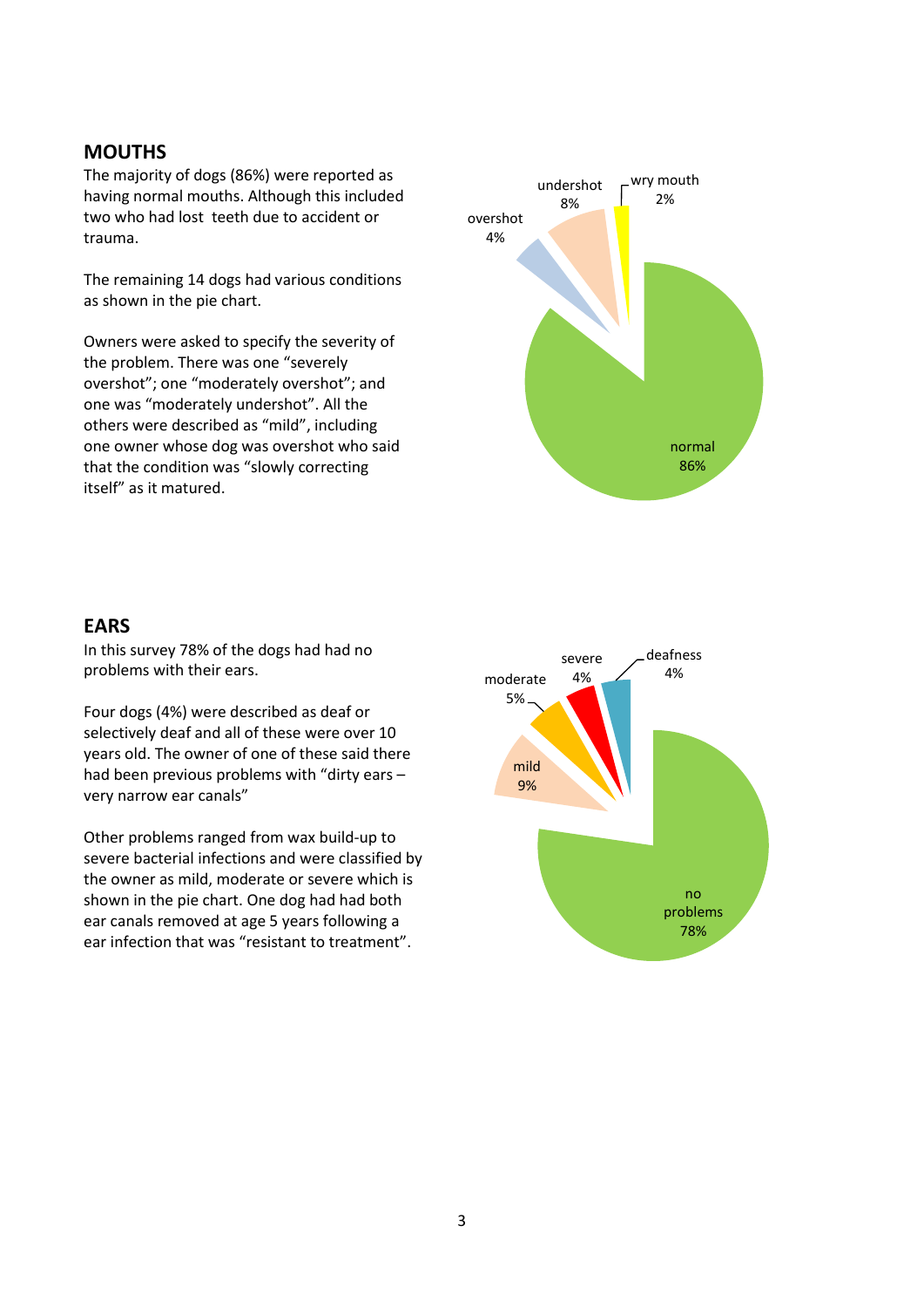# **SPINAL PROBLEMS**

Two dogs were reported as having spinal problems as a result of an accident. Descriptions have been copied from the forms.

| As a result of a collision | Dog 3 years: "Following collision - until then fine. Pin in left<br>front elbow.<br>Removal of C2-C3 discs - excellent although slowing down<br>now''(7 yrs) |
|----------------------------|--------------------------------------------------------------------------------------------------------------------------------------------------------------|
|                            | Dog 6 years: "Compacted disc due to collision with door, rest<br>with anti-inflammatory and pain killers, on-going"                                          |

A further 12 dogs (12%) had problems at various positions in the back and these are shown on the following page. Note the age shown is the age at which the problem first developed.

| <b>Required Surgery</b>   | Dog 4 years: "right sided dorsal hemilaminestomy + removal of    |
|---------------------------|------------------------------------------------------------------|
|                           | intervertebral disc material. Surgery very good outcome - fully  |
|                           | mobile"                                                          |
|                           | Bitch 6 years: "Surgery good outcome C2-C3"                      |
|                           | Dog 8 years: "Degenerative disc disease. Operated on C2+C3       |
|                           | removed gained mobility again"                                   |
|                           | Bitch 6 years: "L1 and L2 operated on. V. Good outcome"          |
|                           | Bitch 5 years: "Lesion between T3 and L3. Collapse &             |
|                           | compression T11-T13. Operated. V.good outcome"                   |
| Slipped Disc - no surgery | Bitch 4 years: "slipped disc. Conservative treatment recovered   |
|                           | without need for surgery."                                       |
|                           | Dog 4 years: "Prolapsed disc at L2 treated with rest and pain    |
|                           | relief; resolved nil reoccurrence"                               |
|                           | Dog 4 years: "Slipped disc. Rest, physio followed by gradual     |
|                           | build up of exercise"                                            |
| Other spinal problems     | Bitch 2 years: "difficulty walking and getting into position for |
|                           | defaecation problem in neck area. Metacam and rest. No           |
|                           | reoccurrence"                                                    |
|                           | Dog 3 years: "Has had bouts of rear misalignment after too       |
|                           | boisterous exercise. Visit to Chiropractic"                      |
|                           | Dog 9 years: "Spondylosis. Initial treatment with Metacam. To    |
|                           | date has had no serious further problems. Has 5x Beaphan         |
|                           | Glucosamine easy treats daily . Still very active for age."      |
|                           | Bitch 10 years: "one episode of paralysis which was deemed to    |
|                           | be from a spinal issue. Crate rest for weeks and she was fine."  |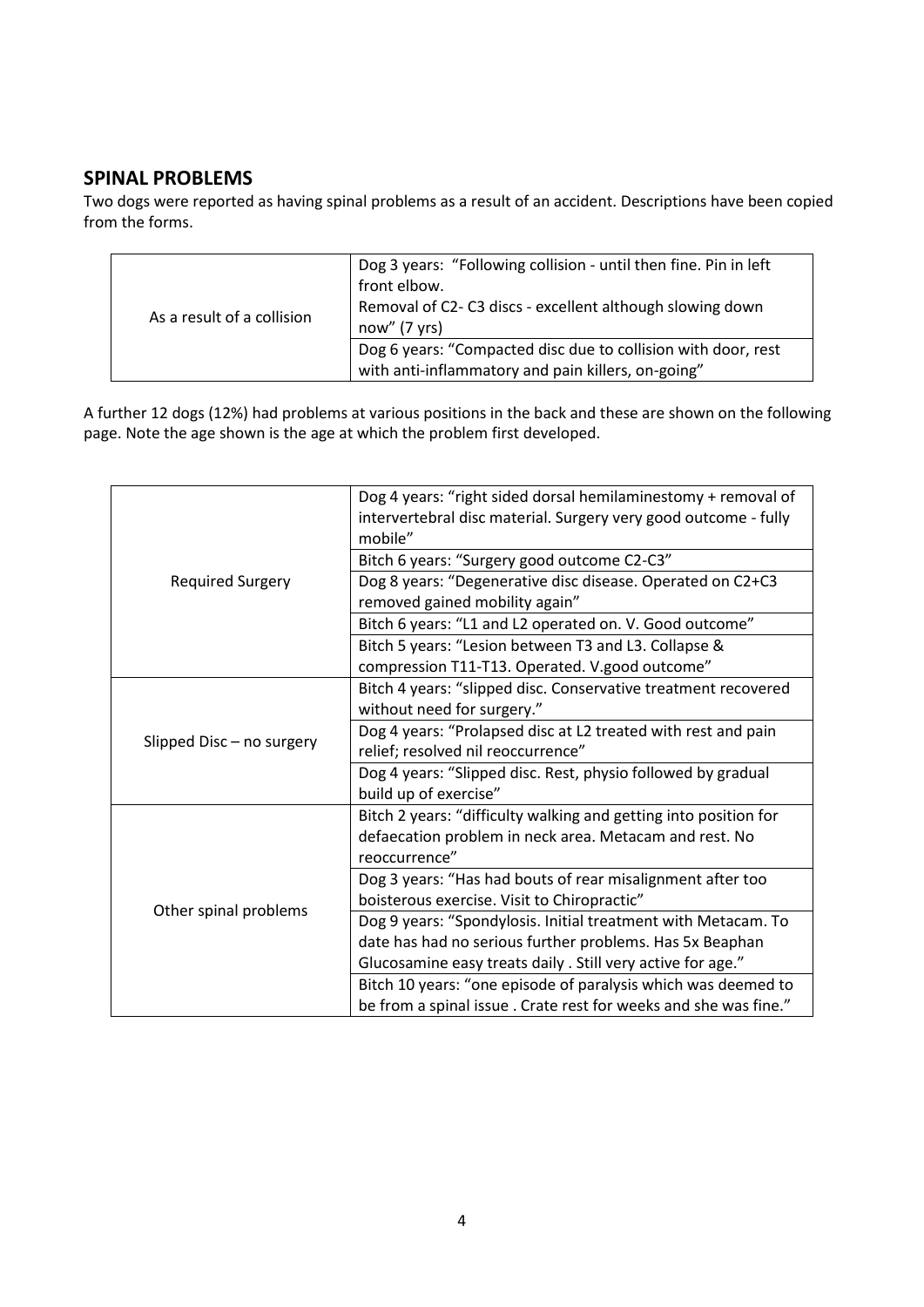### **ELBOWS and HIPS**

The majority of dogs in this survey (89%) reported no specific problems with elbows or hips, although two dogs of 14 years and 15 years were reported as "stiffening with old age"

There were five dogs with problems with their elbows, four had degrees of arthritis and the other had had x-rays and medication with "no definite outcome".

Two dogs had arthritic hips and one other required anti-inflammatory drugs "during the shooting season".

Three dogs had arthritis in both hips and elbows.



#### **UMBILICAL HERNIA**

Sixteen of the dogs in this survey (16%) were reported as having an umbilical hernia. All were described as 'mild' except one which was described as 'severe'. Only three dogs had had an operation to resolve the problem.

#### **RETAINED TESTICLES**

Six of the total of 37 dogs (16%) were described as having problems with retained testicles, although one dog had his drop at 10 months. One dog had had surgery to remove the retained testicle.

#### **PYOMETRA**

Four of the 59 bitches (7%) in this survey had suffered with Pyometra. One had pyometra on her first season which was treated with antibiotics with no recurrence; and a second who was aged 10 years who had surgery with no further problems (this bitch had vaginal and mammary tumours at the same age – see note below on cancer). The other two were both spayed.

#### **HEART PROBLEMS**

There were five reports of heart problems (5% of all dogs in this survey). Three were described as having "mild" symptoms, of which one was being treated for hypothyroidism. One was described as having a "Grade 2 murmur (left mitral) at 5 years". The fifth was aged seven years when diagnosed with dilated cardiomyopathy (DCM) and died 6 days later "before treatment kicked in".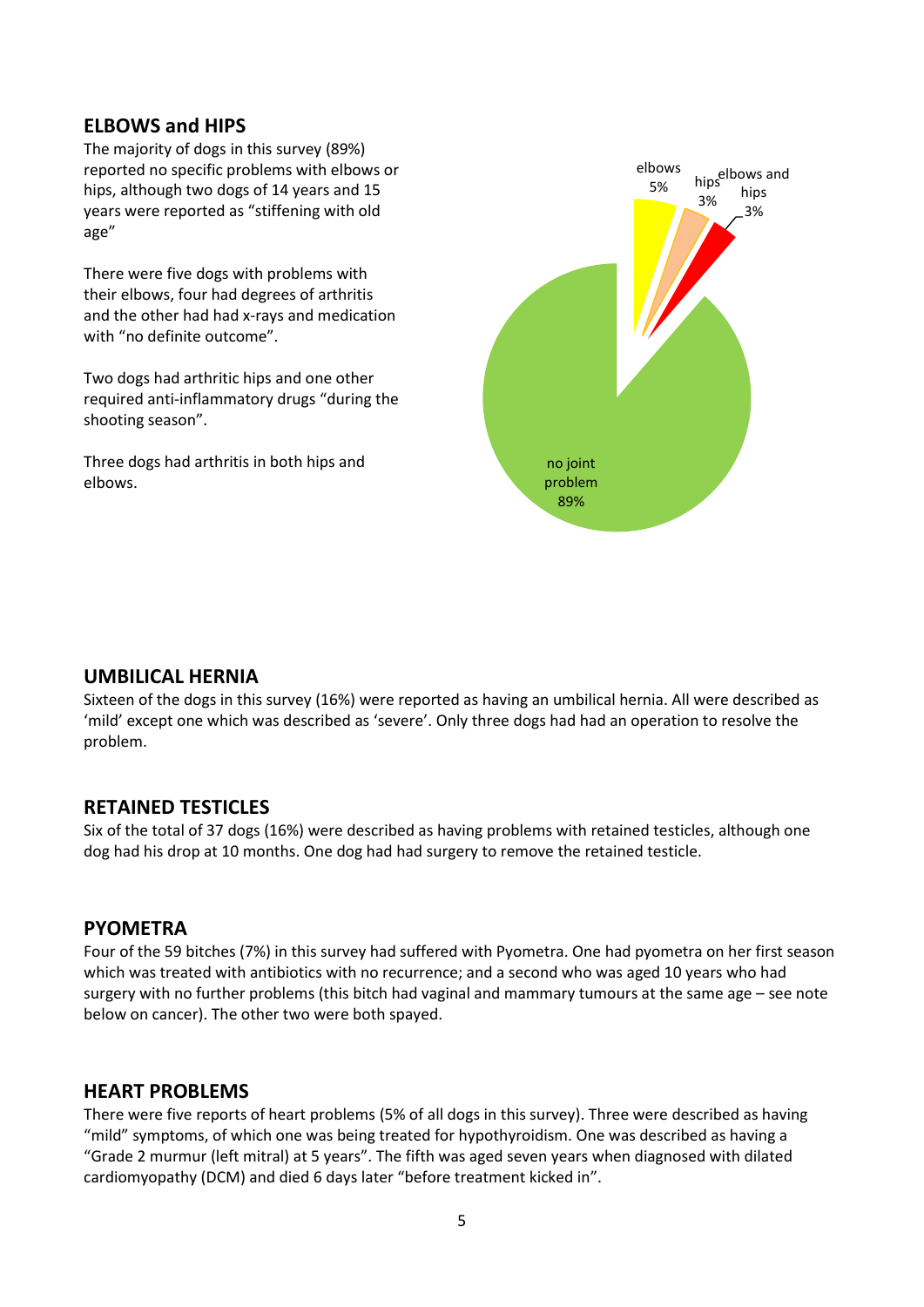## **SKIN PROBLEMS and ALLERGIES**

There were 14 reports of skin problems and/or allergies but there were several different problems included in this group.

**Food allergies** were reported by six owners (7%), although the symptoms such as diarrhoea or itchy skin were all resolved by changes to the diet. One dog also suffered from hot spots and seasonal allergens.

**Skin problems** were present in five dogs (5%), the most serious being a case of Atopic Dermititis which had responded to immunotherapy injections. There was also one case of **flea allergy** and one **bacterial infection**.

Three dogs had had **yeast infections** in their paws which had cleared, and one other that indulged in "spaniel feet licking" with no success in finding the cause but with no complications.

## **ANAL GLAND PROBLEMS**

There were 12 reports of dogs with anal gland problems which is 12% of the total number in the survey. Of these only two described the problem as 'moderate' and all the others were said to be 'mild'.

Of the two more serious cases, one had had the anal glands removed and the other had had no recurrence after the glands were emptied under sedation.

One of the four dogs with mild symptoms had resolved the problem by change of diet; one was treated for an infection with no recurrence; and the other two only had problems in puppyhood.

The remaining five dogs were having the glands emptied regularly at intervals ranging from 2-3 weeks to bimonthly.

## **OTHER DISORDERS**

Of the other specific issues included under the heading General Disorders in this survey, there were **no reports** of **Panostenosis** or **prostate gland problems**.

Two dogs had a **cancer**: the first was a dog aged seven who had what the owner described as "Benign at rear end" which had no treatment just "observation". The second was a bitch who had had vaginal tumours at 8 and 10 years, and also mammary tumours at age 10 all of which were surgically removed.

| Exercise Induced collapse (EIC)      | "Presumed exercise Induced collapse. No other explanation |
|--------------------------------------|-----------------------------------------------------------|
|                                      | found by vets. Only happens during time of extreme        |
|                                      | excitement"                                               |
| Hypothyroidism                       | Started at the age of nine years; this bitch also had     |
|                                      | intermittent and mild heart problems.                     |
| <b>Fits</b>                          | A two-year old bitch who "had them at $1st$ whelping so   |
|                                      | spayed, but nothing since as far as we know."             |
| <b>Steroid Responsive Meningitis</b> | A two-year old bitch had problems walking and stiff neck. |
|                                      | Made full recovery once given steroids.                   |

The following problems were reported by just one owner: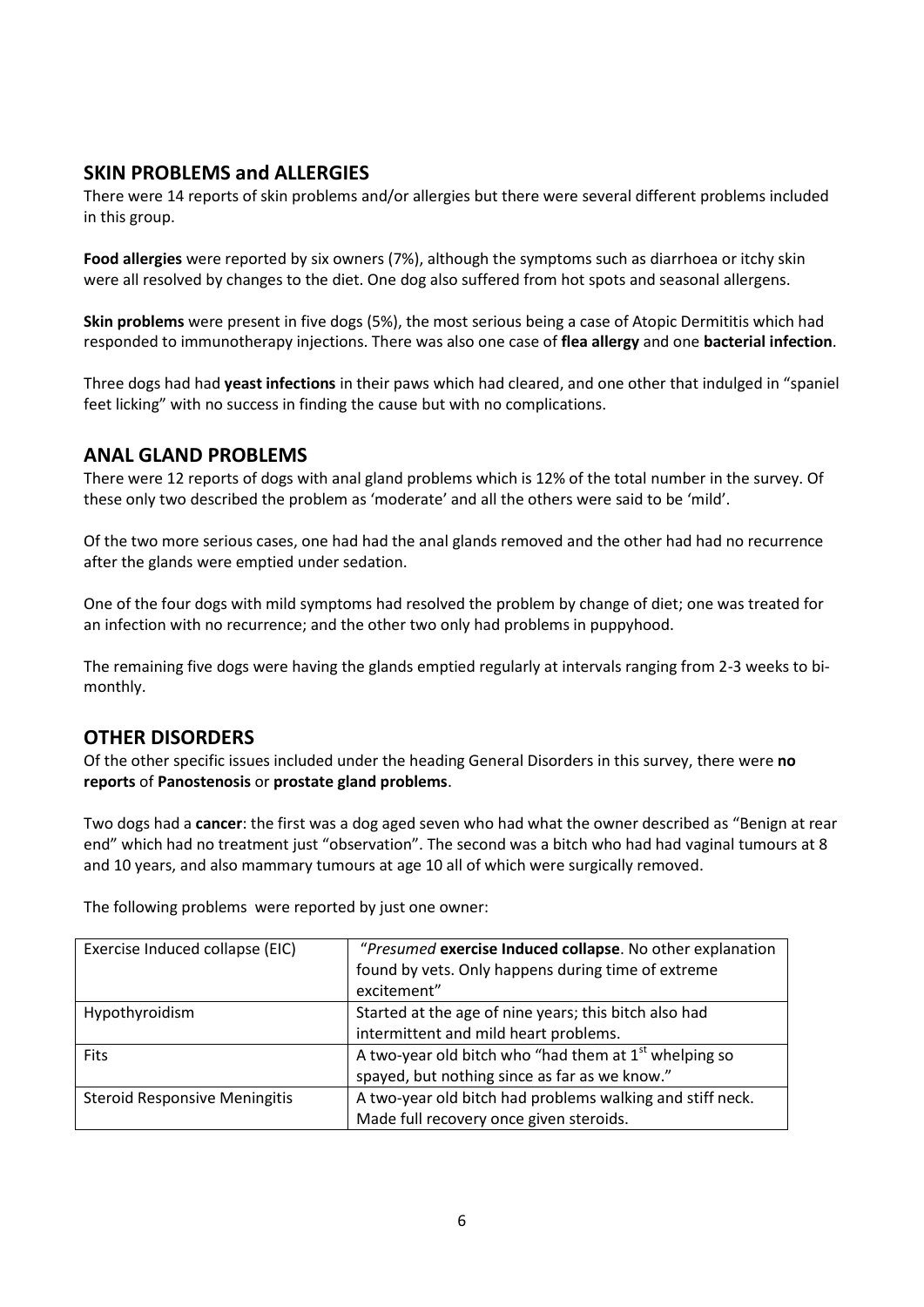# **AGGRESSIVE BEHAVIOUR**

There were no reports of any Clumbers showing aggressive behaviour towards humans.

However four owners had made comments in this section. The 'worst' two comments were: "around food – easily managed" (bitch) and "Very strong willed, will at times have a go at other Clumbers" (bitch). Two other comments about bitches were "Can be nervous of strangers" and "Has low tolerance of other dogs sniffing and can freeze".

On the other hand a dog was described as "Very laid back and gentle".

## **FEEDING REGIME**

Owners were asked to specify the diet fed to their dogs. Most (45%) were fed a mix of complete diet with added extras such as BARF (bones and raw food), mince, chicken etc., with complete diet alone as the next most popular food (36%).

One 15 year old bitch was allowed "whatever she feels like including MacDonalds!!!"



## **EXERCISE REGIME**

Responses to this question were in free text and therefore not easy to analyse. However the following points are of interest:

- 71% of dogs in the survey were taken on formal walks which varied from 4 miles plus 2-3 miles per day, to 20 minutes twice a day
- 25% of dogs had free running of which most were in owners field
- 6 dogs (7%) take part in shooting, though this could be under-reported given that there was no specific question on activities
- 2 elderly dogs of 14 and 15 years were allowed to do as much free running as they wanted to do
- 2 dogs (1 owner) do a lot of swimming in the summer
- 2 dogs (2 owners) attend Doggy Day Care